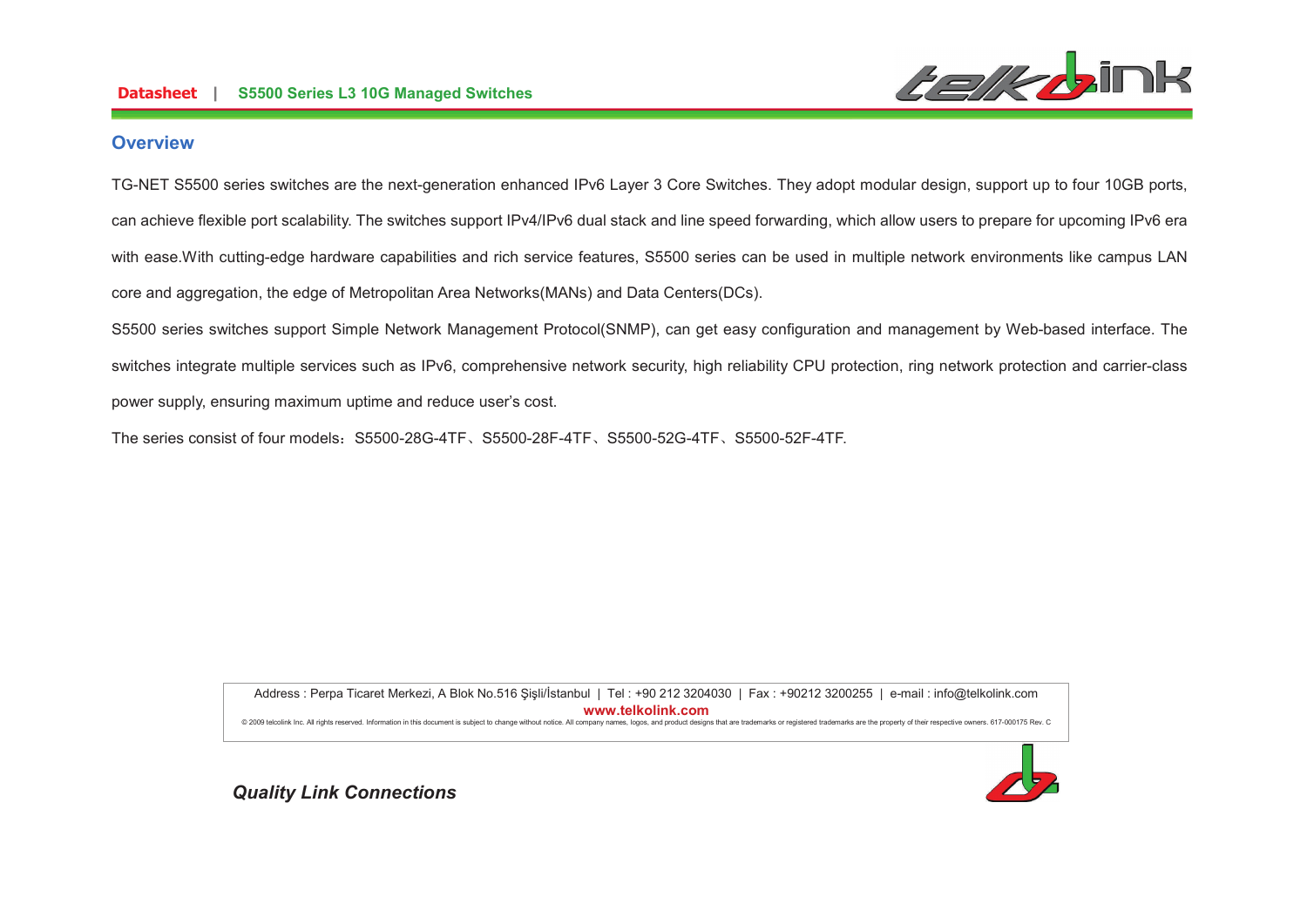

### **Hardware Features**



Address : Perpa Ticaret Merkezi, A Blok No.516 Şişli/İstanbul | Tel : +90 212 3204030 | Fax : +90212 3200255 | e-mail : info@telkolink.com  $www.telkolink.com$ @ 2009 telcolink Inc. All rights reserved. Information in this document is subject to change without notice. All company names, logos, and product designs that are trademarks or registered trademarks are the property of th

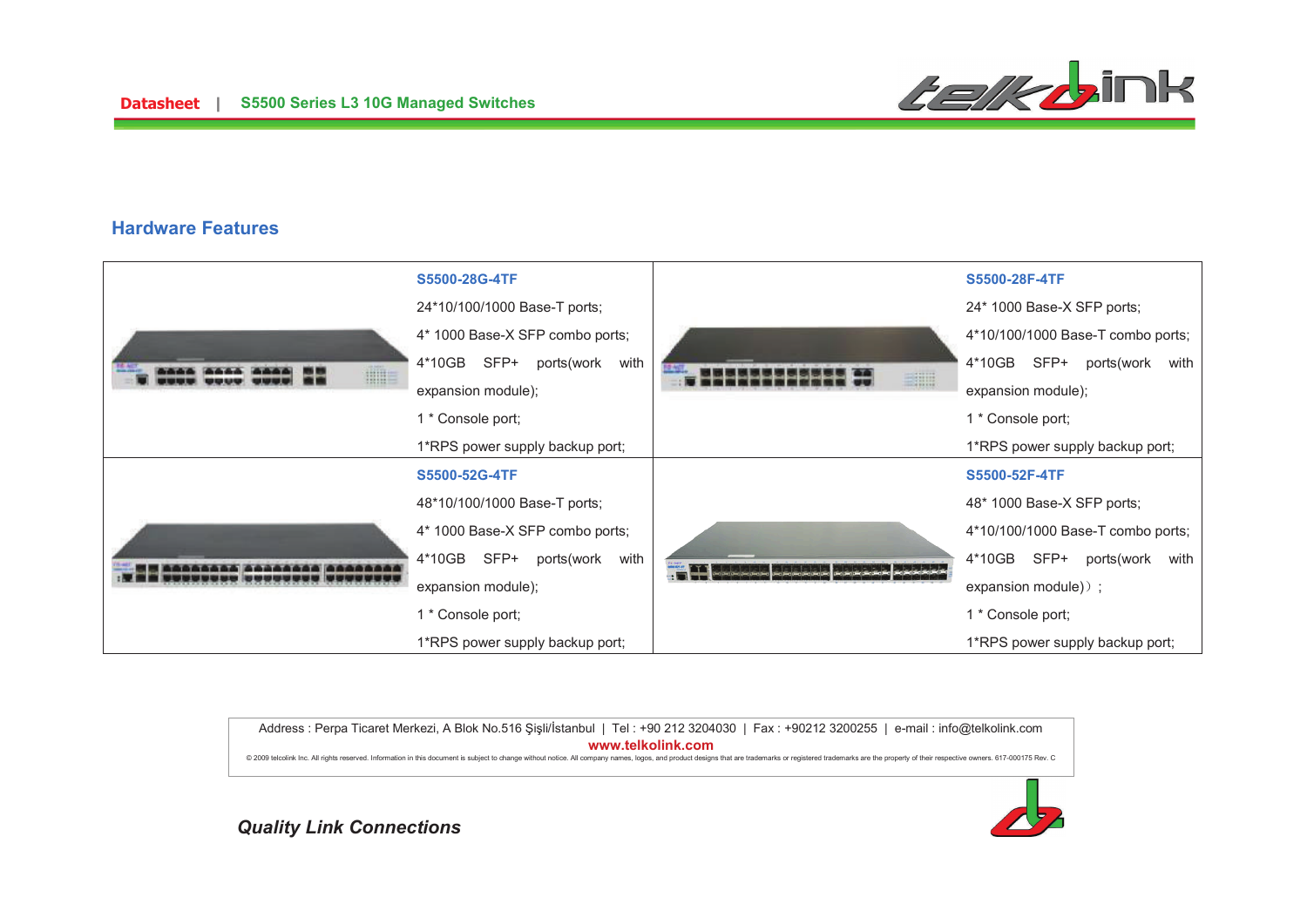

### **Characteristics**

#### n**Various Port Types and Flexible Port Expansion**

Support 2 pieces of 10G expansion cards and each has one or two 10G SFP+ ports. Users can flexibly chose to adopt 1~4 10G ports according to different network requirements. The series also provides multiple gigabit ports( Base-T ports and Base-X ports), can well satisfy the demand of large-scale aggregation network or small-and-medium size core networks.

#### n**Comprehensive Security Control Policies**

Support port-based IP +MAC address authentication, MAC address filtering, 802.1x authentication, remote Radius and TACACS+ authentication. They also support users classification management and password protection, support IP ACL and MAC ACL which helps efficiently defend against ARP attacks and viruses. Besides,the switch can provide comprehensive storm control function by suppress broadcast, multicast, DLF flooding and ICMP flooding. The comprehensive secure controls can efficiently guarantee the real-time effectiveness of all security policies.

#### n**Enhanced Reliability Protection Mechanism**

Support CPU packed classification and rate restriction by CPU protection policies, which can prevent against illegal

Packet attacks to CPU and reduce the resource consumption.

Support Rapid Spanning Tree Protocol(RSTP), provide rapid convergence and improved fault-tolerant capacity. The network sable operation and load balance are well guaranteed, also improved the reasonable use network channels and redundant link;

Support Ethernet Ring Protection Switching(ERPS), can provide millisecond-level service rearrangement function, keep the continuity of services. With the simple and reliable protocols, high-performance rearrangement function, easy-to-do maintenance and flexible topology, the users can easily manage and deploy the network.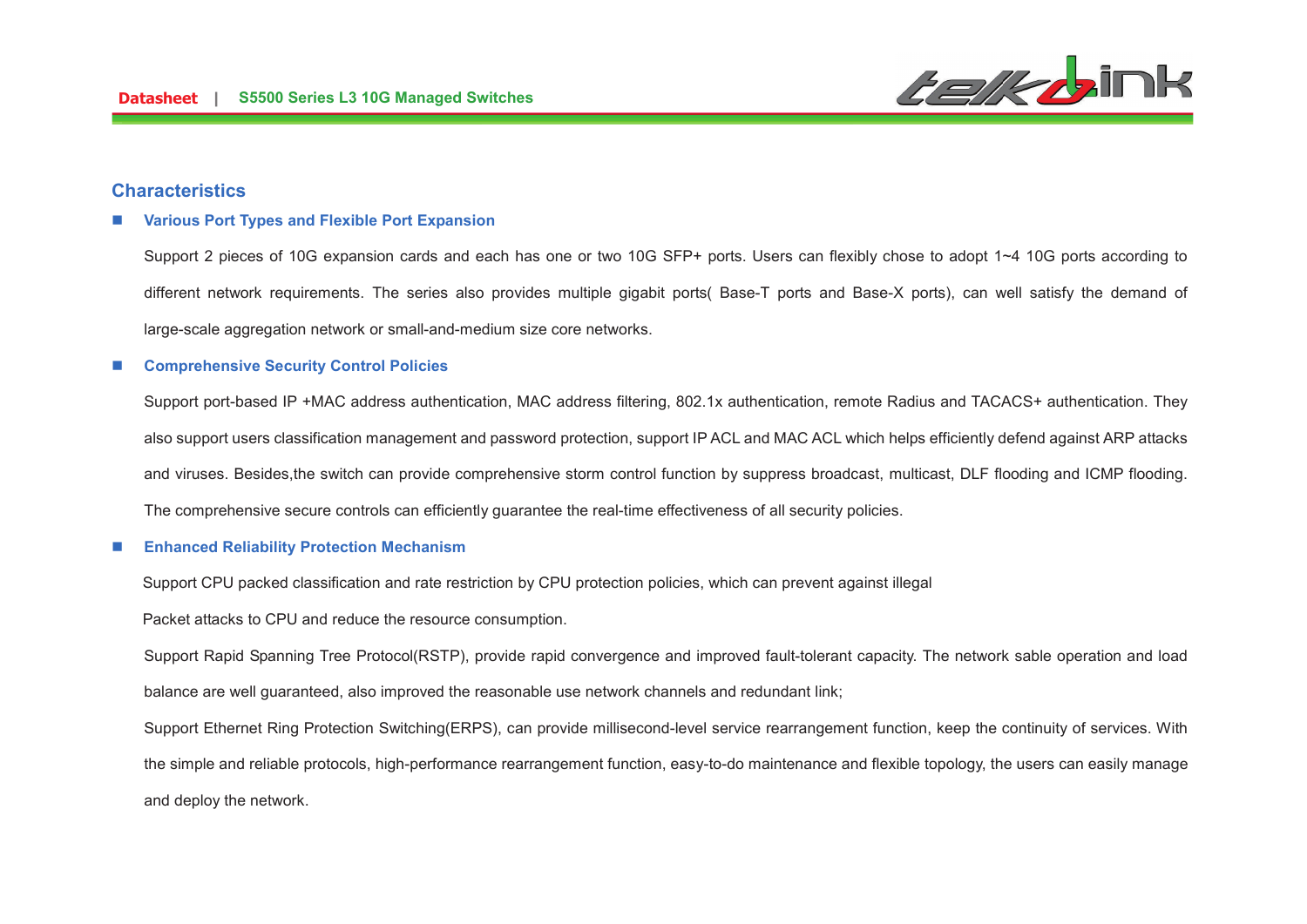

Adopt Carrier-class switching power supply also supports RPS power supply hot backup, which supports functions to prevent against lightning, overpressure and surging. The device can work normally in bad natural wether and instable voltage environment, suitable for 100~265V voltage.

#### n**Convenient and Quick Management and Maintenance**

Adopt simple visual Web-based interface, which helps users to handle various functions easily and conveniently.

Support Simple Network Management Protocol (SNMP) that the devices are convenient to configure and manage. Small and medium-sized enterprise

customers can centralized manage the switch easily.

Support CLI command line management and remote Telnet management, can well satisfy the management requirement from network administrators.

Support SSH2.0 and other encryption, provides safer management.

Support PDP and LLDP protocol, enables a easier management.

Support SNTP time protocol, can automatically synchronize with the Internet time server.

Provide high stacking capacity. Multiple switches in a stack system are virtualized into one logical device, making it possible to build a scalable and easy-to-manage data center network platform.

#### n**Various IPv6 Features**

The hardware of S5500 series 10G switch support IPv4/IPv6 dual stack, support a variety of IPv4 and IPv6 Layer 3 routing protocols, multicast protocols and policy routing mechanism, can smoothly upgrade from an IPv4 network to an IPv6 network.

This Ethernet Switch have passed the most authoritative international authentication, the IPv6 Ready gold authentication. And the series

has passed the IPv6 access network test by Ministry of Information Industry. The switch can be used on single IPv4 or single IPv6 networks, or the

the combined networks of IPv4 and IPv6. The flexible network deployment can well satisfy the transition time from IPv4 network to IPv6 network.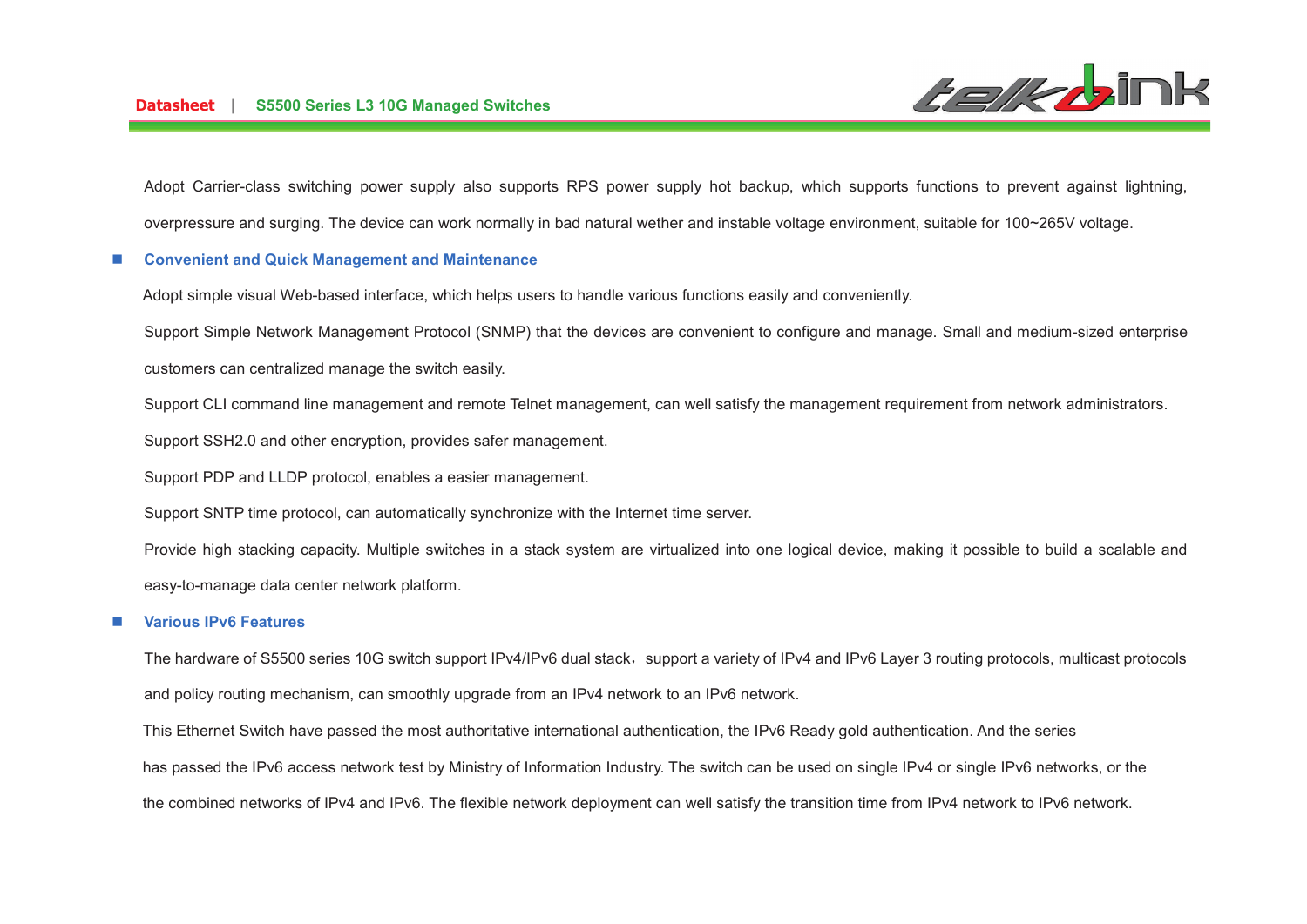# **Product Specifications**

| <b>Item</b>                  | S5500-28G-4TF                                             | S5500-28F-4TF              | S5500-52G-4TF                      | S5500-52F-4TF              |
|------------------------------|-----------------------------------------------------------|----------------------------|------------------------------------|----------------------------|
| <b>Service Port</b>          | 24*10/100/1000 Base-T ports                               | 24*1000 Base-X SFP ports   | 48*10/100/1000 Base-T ports        | 48*1000 Base-X SFP ports   |
|                              | 4*1000 Base-X combo SFP                                   | 4*10/100/1000 combo Base-T | 4*1000 Base-X combo SFP            | 4*10/100/1000 combo Base-T |
| <b>Management Port</b>       | 1*Console port                                            |                            |                                    |                            |
| <b>Expansion Slot</b>        | 1* 10G expansion slot (rear panel)                        |                            | 2* 10G expansion slot (rear panel) |                            |
| <b>10G Expansion Module</b>  | One-port 10G SFP+ module                                  |                            | One-port 10G SFP+ module           |                            |
|                              | Dual-port 10G SFP+ module                                 |                            | Dual-port 10G SFP+ module          |                            |
|                              | Three-port 10G SFP+ module                                |                            |                                    |                            |
|                              | Four-port 10G SFP+ module                                 |                            |                                    |                            |
| <b>Switching Capacity</b>    | 240Gbps                                                   |                            | 280Gbps                            |                            |
| <b>Packet Forwarding</b>     | 96Mpps                                                    |                            | 131Mpps                            |                            |
| Capacity                     |                                                           |                            |                                    |                            |
| <b>Operation Temperature</b> | $-20\nthicksim50^{\circ}C$                                |                            |                                    |                            |
| <b>Storage Temperature</b>   | $-40 \sim 70$ °C                                          |                            |                                    |                            |
| <b>Operation Humidity</b>    | 10%~90%(non-condensing)                                   |                            |                                    |                            |
| <b>Storage Humidity</b>      | 5%~95%(non-condensing)                                    |                            |                                    |                            |
| <b>Dimensions</b>            | 442 (L)×316(W)×44.5(H)mm                                  |                            | 442 (L)×374(W)×44.5(H)mm           |                            |
| Weight                       | 4Kg                                                       |                            |                                    |                            |
| Input Voltage(AC)            | AC: 90~264V/50~60Hz, supports RPS power supply hot backup |                            |                                    |                            |
| <b>Power Consumption</b>     | <80W                                                      |                            |                                    |                            |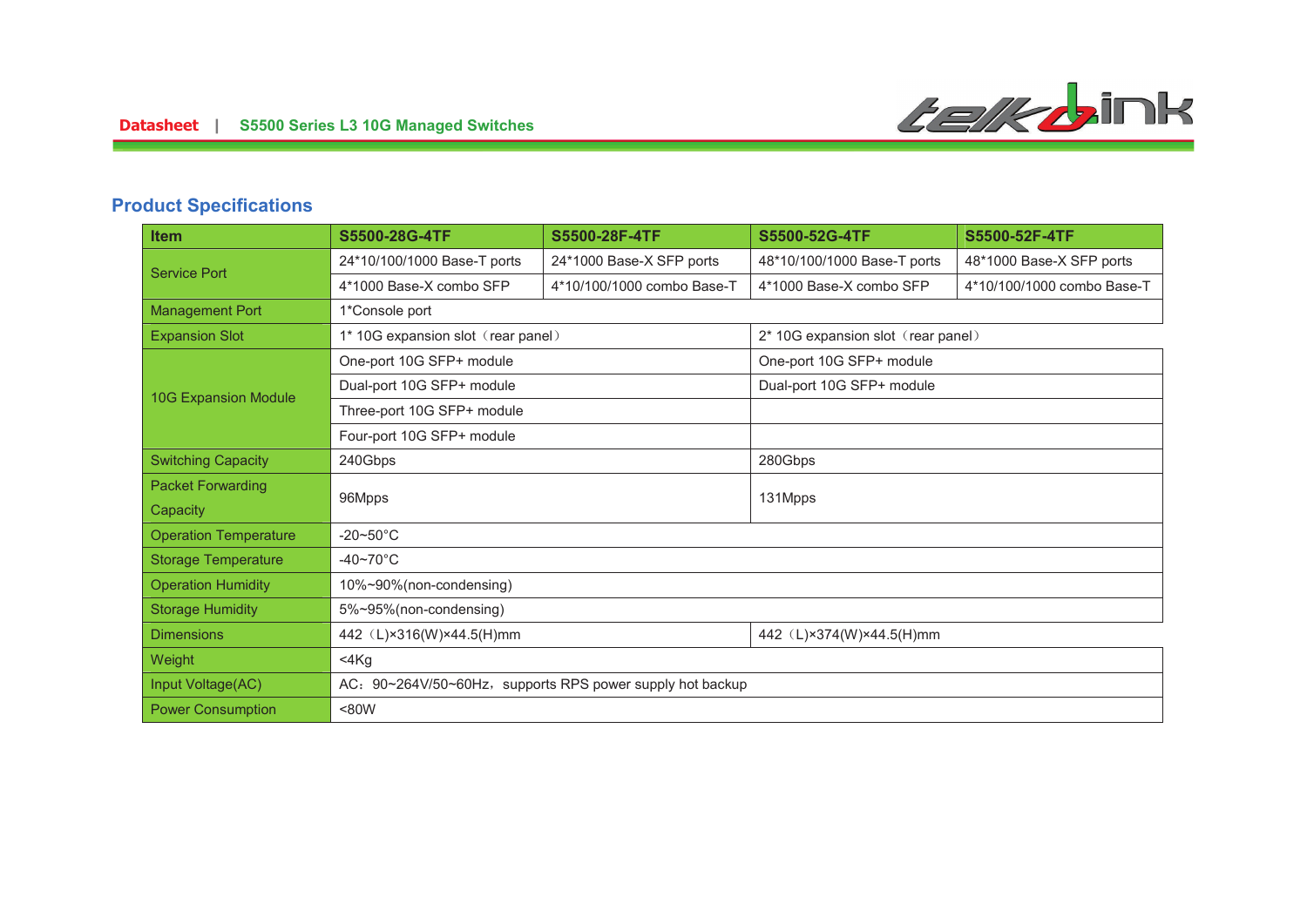

## **Service Features**

| <b>Item</b>                     | S5500-28G-4TF                                    | S5500-28F-4TF | S5500-52G-4TF | S5500-52F-4TF |  |
|---------------------------------|--------------------------------------------------|---------------|---------------|---------------|--|
|                                 | IEEE 802.3ad, Static or Dynamic Link Aggregation |               |               |               |  |
| <b>Standards &amp;Protocols</b> | IEEE 802.3u, 100 BASE-TX                         |               |               |               |  |
|                                 | IEEE 802.3ab, 1000 BASE-T                        |               |               |               |  |
|                                 | IEEE 802.3z, 1000 BASE-X                         |               |               |               |  |
|                                 | IEEE 802.3ae, 10G Base Ethernet                  |               |               |               |  |
|                                 | IEEE 802.3x, Full-Duplex Flow Control            |               |               |               |  |
|                                 | IEEE 802.1AB-2005,LLDP Protocol                  |               |               |               |  |
|                                 | IEEE 802.1d, STP(Spanning Tree Protocol)         |               |               |               |  |
|                                 | IEEE 802.1w, Rapid Spanning Tree Protocol        |               |               |               |  |
|                                 | IEEE 802.1q, VLAN                                |               |               |               |  |
|                                 | IEEE 802.1p, QoS/CoS                             |               |               |               |  |
| <b>MAC Address</b>              | 8K MAC addresses                                 |               |               |               |  |
|                                 | Adding of dynamic/static MAC address             |               |               |               |  |
|                                 | <b>4096 VLANs</b>                                |               |               |               |  |
|                                 | Port-based VLANs                                 |               |               |               |  |
| <b>VLAN</b>                     | VLANs based on IEEE 802.1q                       |               |               |               |  |
|                                 | Super Vlan;                                      |               |               |               |  |
|                                 | Private Vlan;                                    |               |               |               |  |
|                                 | GVRP dynamic VLAN configuration;                 |               |               |               |  |
|                                 | Flexible QinQ;                                   |               |               |               |  |
| <b>Spanning Tree</b>            | Spanning Tree Protocol                           |               |               |               |  |
|                                 | Rapid Spanning Tree Protocol(RSTP)               |               |               |               |  |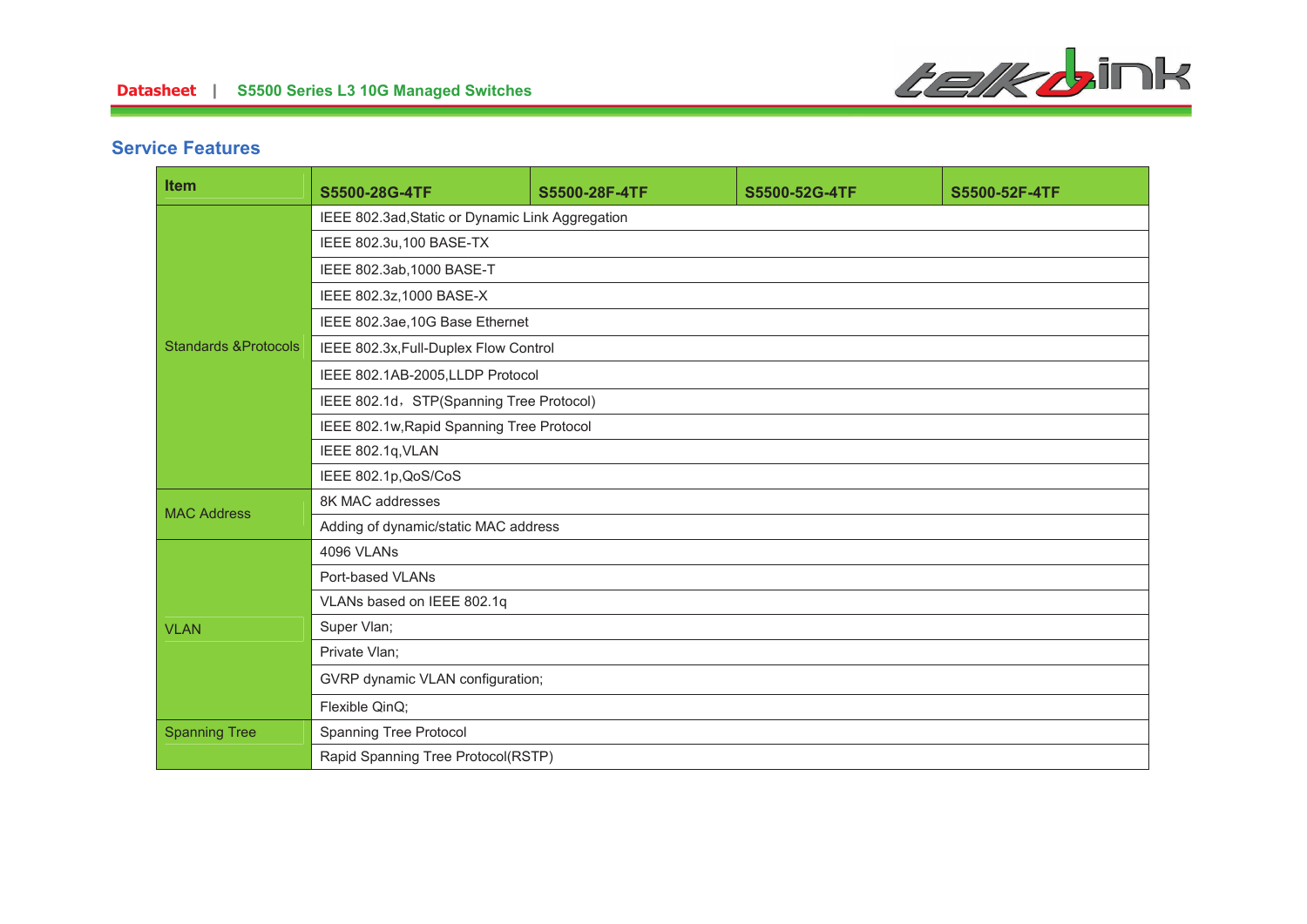

# **-- S5500 Series L3 10G Managed Switches**

|                             | Multiple Spanning Tree Protocol (MSTP)                                               |
|-----------------------------|--------------------------------------------------------------------------------------|
| Port Aggregation            | Maximum 32 aggregation groups, each supports 8 ports                                 |
|                             | Static aggregation and dynamic aggregation                                           |
| <b>Port Mirroring</b>       | Many-to-one port mirroring (that is, multiple mirroring ports, and one monitor port) |
| <b>Ring Protection</b>      | Supports Industrial-level Ethernet Ring Protection Switching(ERPS)/EAPS              |
| <b>Traffic Control</b>      | Back-pressure traffic control for Half-Duplex mode                                   |
|                             | IEEE 802.3x traffic control for Full-Duplex mode                                     |
| <b>Flow Rate Limitation</b> | Port-based ingress or egress rate limitation                                         |
|                             | Static routing                                                                       |
| <b>IP Routing</b>           | <b>OSPF</b>                                                                          |
|                             | <b>Policy Routing</b>                                                                |
|                             | <b>Routing Policies</b>                                                              |
|                             | IPv6 static routing                                                                  |
| <b>IPv6 Routing</b>         | Manual tunnels                                                                       |
|                             | 6 to 4 tunnels                                                                       |
|                             | IGMP Snooping;                                                                       |
| <b>Multicast</b>            | Multicast VLAN;                                                                      |
|                             | IGMP Proxy;                                                                          |
|                             | PIM-SM、PIM-DM、PIM-SSM;                                                               |
|                             | MLD v1/MLDv2 snooping;                                                               |
| <b>DHCP</b>                 | <b>DHCP Client;</b>                                                                  |
|                             | DHCP Snooping;                                                                       |
|                             | DHCP Relay;                                                                          |
|                             | <b>DHCP Server;</b>                                                                  |
| <b>Storm Suppression</b>    | Suppress broadcast, multicast and unicast                                            |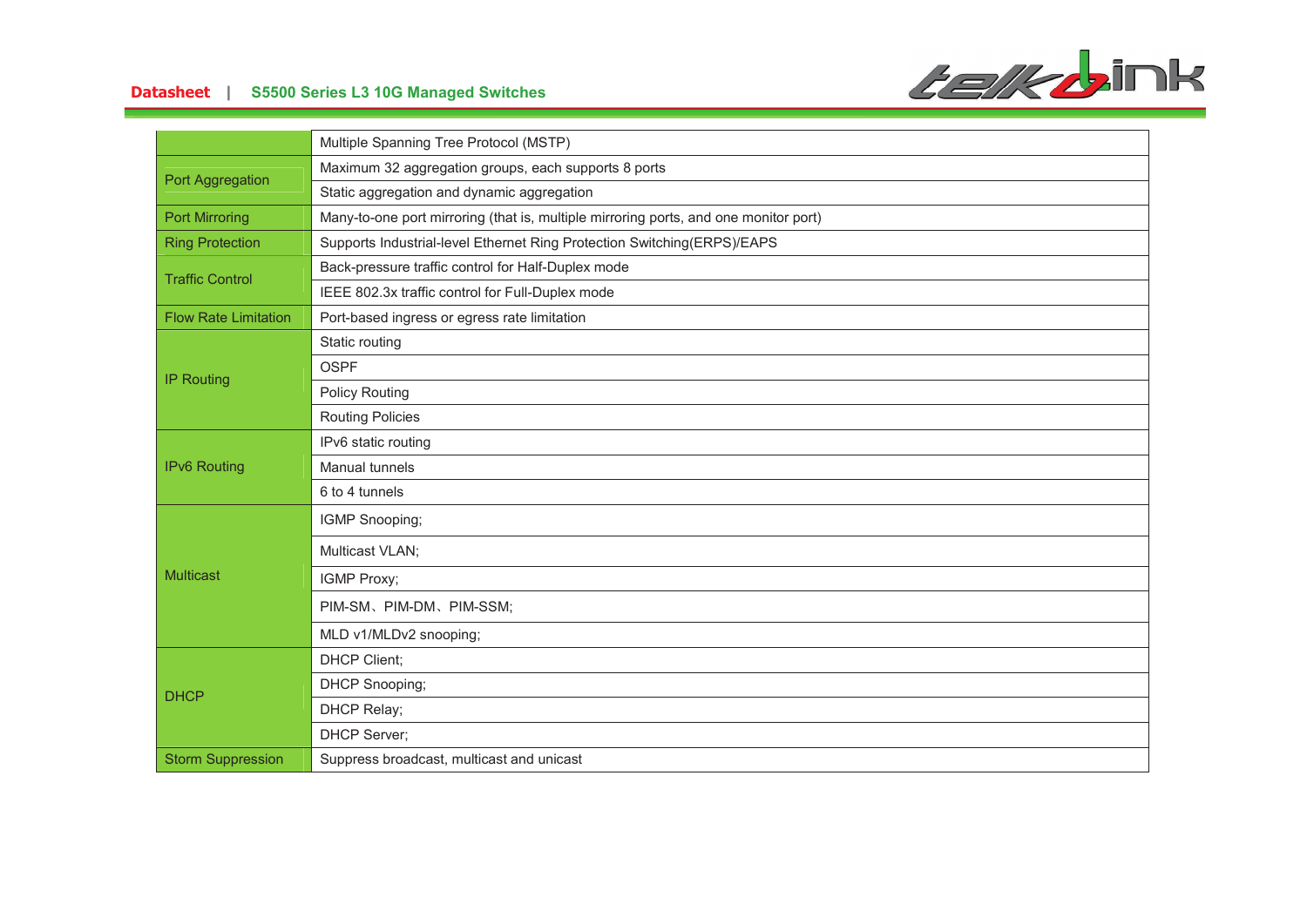



|               | Standard IP ACL (IP-based hardware ACL)                                        |
|---------------|--------------------------------------------------------------------------------|
|               |                                                                                |
|               | Extended IP ACL (Hardware ACL based on the IP address and TCP/UDP port number) |
| Security      | IEEE 802.1x port authentication                                                |
|               | Radius authentication                                                          |
|               | TACACS+ authentication                                                         |
|               | Support the binding of IP + MAC + port                                         |
|               | SP (Strict Priority)                                                           |
|               | WFQ (Weighted Fair Queuing)                                                    |
|               | WRR (Weighted Round Robin)                                                     |
|               | Random Early Detect (RED)                                                      |
|               | Head Of Line                                                                   |
| QOS           | <b>Best-Effort Service</b>                                                     |
|               | First come first served                                                        |
|               | 802.1p(Port Queuing Priority)                                                  |
|               | Cos/Tos, QOS                                                                   |
|               | <b>Differentiated Service</b>                                                  |
|               |                                                                                |
| Configuration | Uploading or downloading of the configuration data;                            |
| &Management   | Configuration via the console port;                                            |
|               | WEB-based reset to factory defaults;                                           |
|               | Ping                                                                           |
|               | System logs                                                                    |
|               | Stacking                                                                       |
|               | WEB-based interface management                                                 |
|               | CLI interface management                                                       |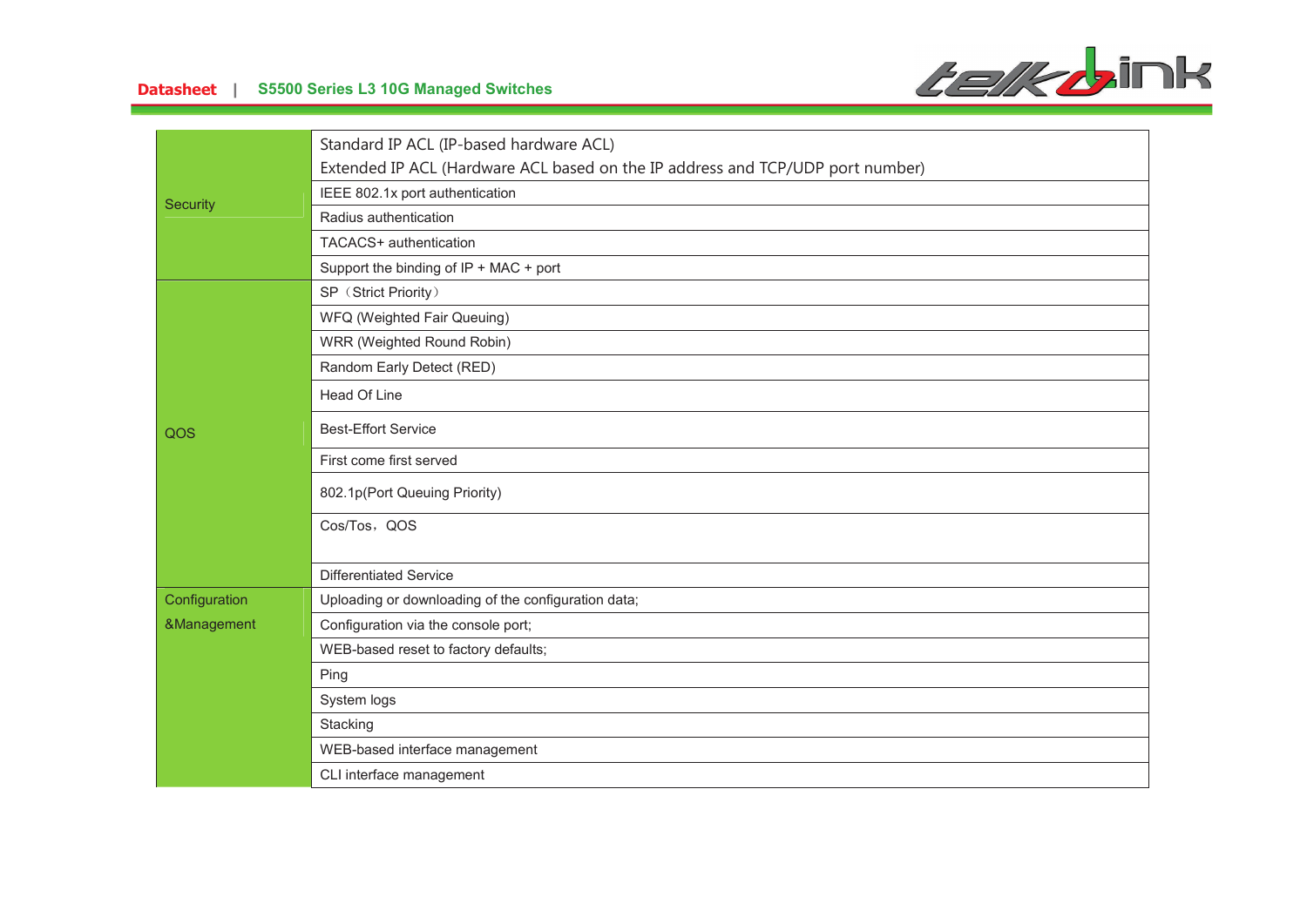

| Telnet remote management |
|--------------------------|
| Support SSH 2.0          |
| <b>SNMP Management</b>   |
| <b>RMON</b>              |
| <b>PDP</b>               |
| <b>LLDP</b>              |
| <b>SNTP</b> server       |

Address : Perpa Ticaret Merkezi, A Blok No.516 Şişli/İstanbul | Tel : +90 212 3204030 | Fax : +90212 3200255 | e-mail : info@telkolink.com  $www.telkolink.com$ @ 2009 telcolink Inc. All rights reserved. Information in this document is subject to change without notice. All company names, logos, and product designs that are trademarks or registered trademarks are the property of th